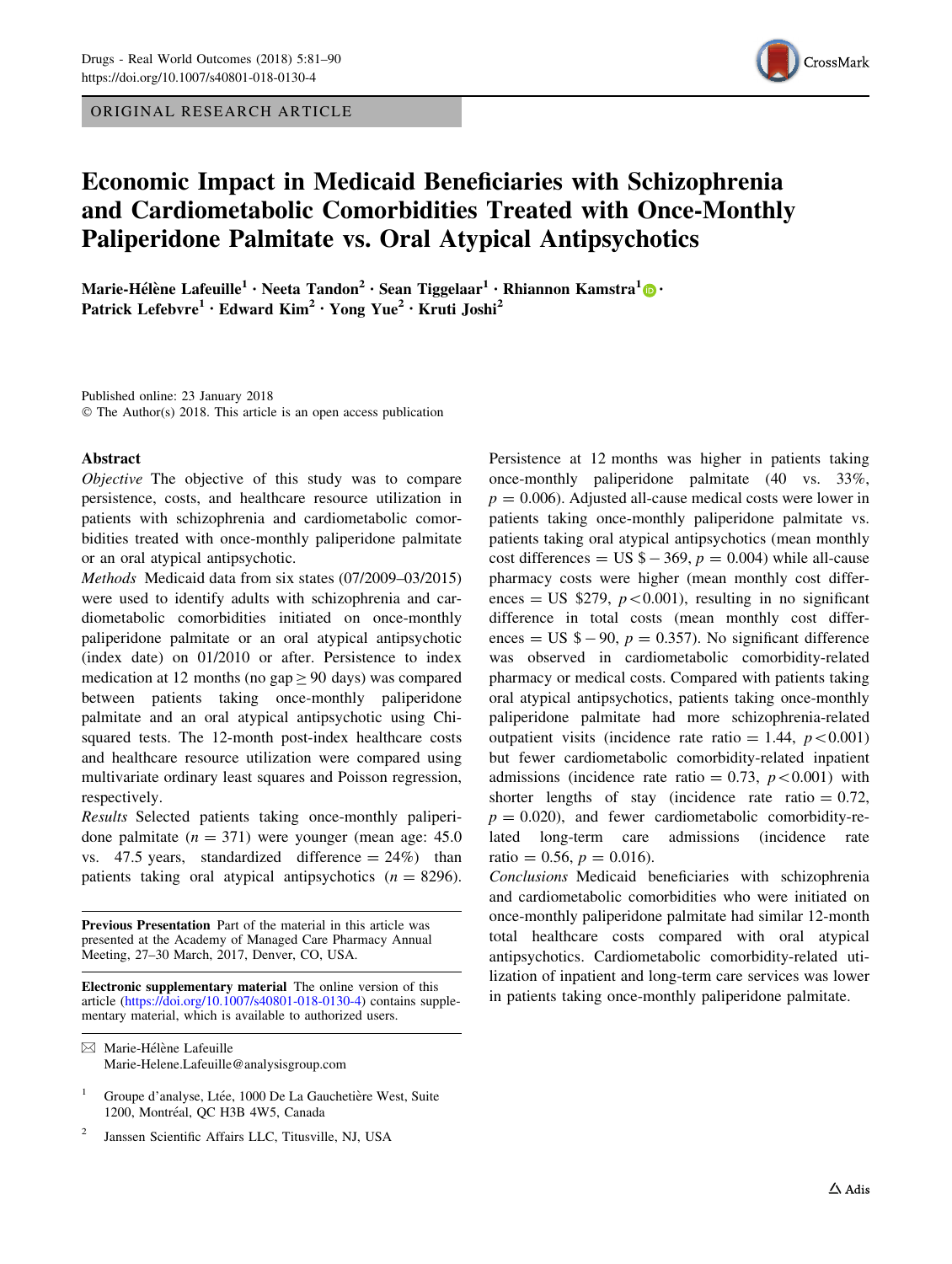## Key Points

Persistence at 12 months was higher in patients taking once-monthly paliperidone palmitate (PP1M) than in patients taking an oral atypical antipsychotic.

Adjusted all-cause medical costs were significantly lower in patients taking PP1M vs. patients taking oral atypical antipsychotics while all-cause pharmacy costs were significantly higher, resulting in no significant difference in total costs.

Compared with patients taking oral atypical antipsychotics, patients taking PP1M had more schizophrenia-related outpatient visits and similar all-cause and schizophrenia-related inpatient visits; however, patients taking PP1M had fewer cardiometabolic comorbidity-related inpatient admissions with shorter length of stays, and fewer cardiometabolic comorbidity-related long-term care admissions.

# 1 Introduction

The annual prevalence of schizophrenia in adults is estimated at between 0.25 and 0.51% in USA [[1\]](#page-8-0), with affected individuals having an estimated life expectancy 15–30 years shorter than the general population [\[2](#page-8-0), [3](#page-8-0)]. This excess mortality is driven by multiple factors, such as the high rates of cardiometabolic comorbidities (CMCs), including diabetes mellitus and cardiovascular disease (CVD) [\[4](#page-8-0), [5](#page-8-0)].

The presence of CMCs is observed early in individuals diagnosed with schizophrenia. In a population of patients with a first episode of schizophrenia, the prevalence of obesity, dyslipidemia, metabolic syndrome, and hypertension was 48.0, 56.5, 13.2, and 10.0%, respectively [[6\]](#page-8-0). The association between schizophrenia and metabolic syndrome and/or CVD is based on a complex relationship that accounts for genetic, environmental (lifestyle, diet, substance use), and disease-specific factors (treatments and symptoms) [[7\]](#page-8-0). A meta-analysis found schizophrenia was significantly associated with an increased incidence of CVD, stroke, and congestive heart failure, with pooled relative risks ranging from 1.53 to 1.81 [[8\]](#page-8-0). In a study reporting that the prevalence of metabolic syndrome in adults with schizophrenia was 32.5%, the strongest factor influencing the prevalence of metabolic syndrome was the duration of schizophrenia [[9\]](#page-8-0).

Schizophrenia is a complex illness that is not only challenging to treat but is also one of the most costly mental illnesses; in 2013, schizophrenia-related direct healthcare costs in USA exceeded US \$37.7 billion [\[10](#page-8-0)]. Patients with schizophrenia and CMCs may be an important driver of these high costs, as studies have frequently reported increased outpatient or total costs for psychiatric patients with CMCs [[11–13\]](#page-8-0). These patients are also more likely to have 30-day readmissions and incur additional costs with each additional CMC [[14\]](#page-8-0).

Antipsychotics (APs) are the primary pharmacologic treatment for patients with schizophrenia [\[15](#page-8-0)]. Oncemonthly paliperidone palmitate (PP1M) is an atypical longacting injectable AP for patients with schizophrenia that may reduce hospitalizations and lower medical costs compared with oral atypical antipsychotics (OAAs) [\[16–18](#page-9-0)]. Adherence to APs is critical for patients with schizophrenia to prevent relapse and rehospitalization [\[19–21](#page-9-0)]. It has been reported that patients with schizophrenia who were adherent to APs were more likely to be adherent to antihypertensive, antihyperlipidemic, and antidiabetic therapies [\[22](#page-9-0)]. However, the relationship between APs and CMCs is complex, with studies finding that APs can have a negative impact on some modifiable metabolic disease risk factors such as weight gain [\[23](#page-9-0), [24](#page-9-0)].

Although prior studies have demonstrated that PP1M is associated with improved adherence and reduced medical costs compared with OAAs [\[18](#page-9-0), [25–28](#page-9-0)], there are few realworld studies comparing PP1M with OAAs among patients with CMCs. The current study aims to compare persistence, as well as all-cause, CMC-related, and schizophrenia-related healthcare costs and healthcare resource utilization (HRU) in patients with schizophrenia with CMCs treated with PP1M or an OAA.

#### 2 Methods

# 2.1 Data Source

The study was conducted using de-identified medical and prescription drug claims from Medicaid databases. The databases included claims of Medicaid beneficiaries from six US states (Iowa, Kansas, Mississippi, Missouri, New Jersey, Wisconsin) from July 2009 to March 2015. Detailed information on patient characteristics, physician visits, hospitalizations, long-term care services, prescription drugs, and other services reimbursed by Medicaid was available. Information was also available for Medicaid payments, out-of-pocket costs, and Medicare copayment and deductibles. Available cost data reflected the Medicaid payers' perspective, while prescription drug claims were prior to any discounts or rebates. All data were de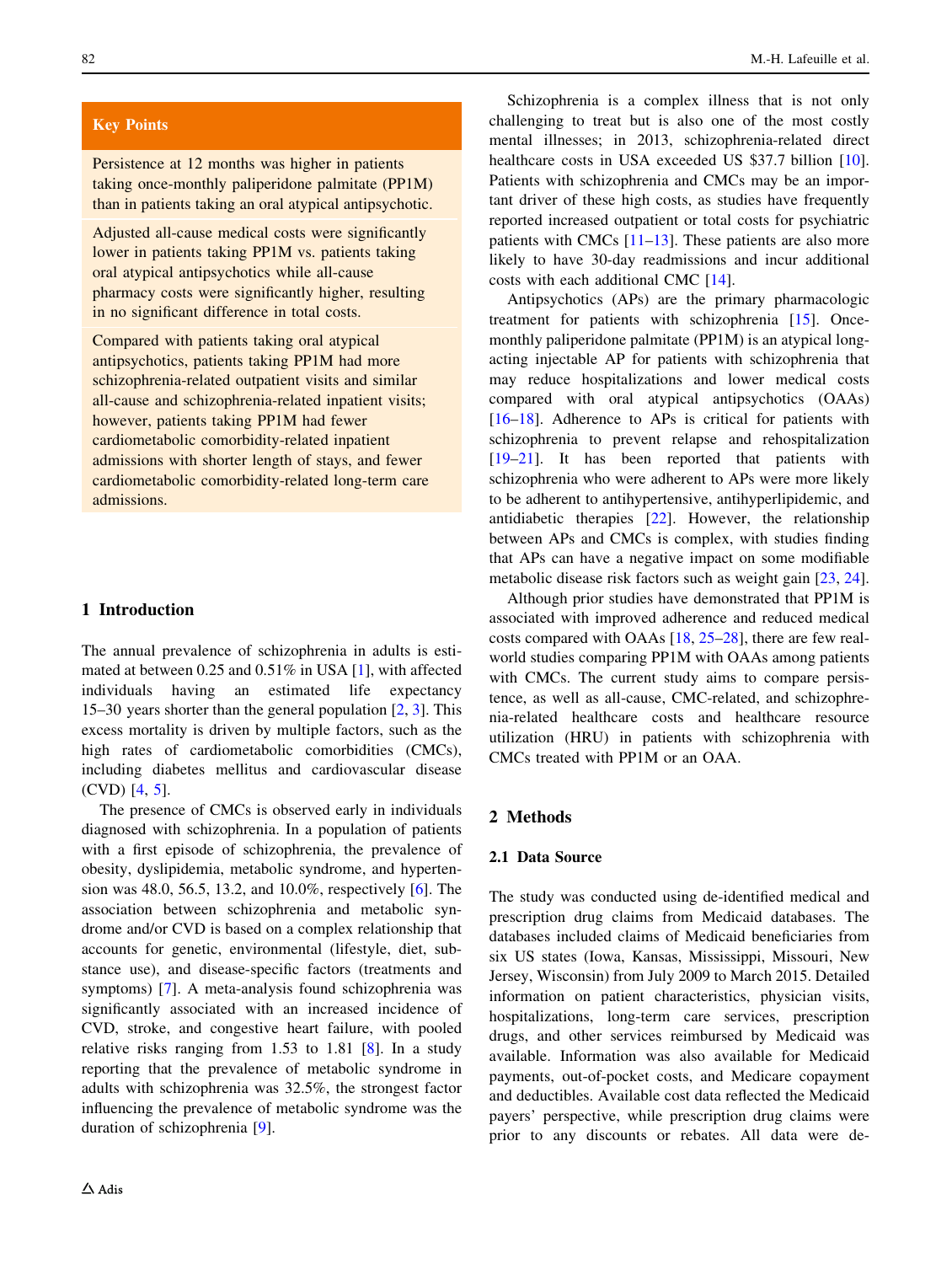identified and in compliance with the Health Insurance Portability and Accountability Act.

## 2.2 Study Design and Patient Selection

A retrospective cohort study design was used to compare patients with schizophrenia and CMCs, defined as patients with diabetes and/or CVD (including hyperlipidemia, hypertension, and other CVD-related conditions; see Table A of the Electronic Supplementary Material for a full list of the codes), who were initiated on either PP1M or an OAA. Outcomes were evaluated during the fixed 12-month observation period including and following the index date (date of AP initiation), while baseline demographics and clinical characteristics were evaluated during the 6-month period prior to the index date.

To be included in the study, patients were required to meet the following criteria: (1) at least two pharmacy and/or medical claims for PP1M or the same OAA (i.e., two claims for one of the following agents: aripiprazole, asenapine, iloperidone, lurasidone, olanzapine, paliperidone, quetiapine, risperidone, or ziprasidone) within 90 days in the year 2010 or after (the first of the two claims was defined as the index date), (2) no claim for the index agent (PP1M or OAA) in the 6-month period before the index date (baseline period), (3) at least two claims with a diagnosis for schizophrenia during the study period, with at least one claim occurring during the baseline period, (4) at least two claims with a diagnoses for diabetes or at least two claims with a diagnosis of CVD during the study period, with at least one of the claims occurring during the baseline period, (5) at least 6 months of continuous enrollment before the index date, and at least 12 months of follow-up after the index date (observation period), (6) 18–64 years of age as of the index date, and (7) no claim for long-acting injectable therapies during the baseline period (i.e., haloperidol, fluphenazine, aripiprazole, olanzapine, paliperidone, or risperidone long-acting injectable). Treatment groups were defined by the treatment initiated on the index date (i.e., PP1M or specific OAA) and data were analyzed using an intent-to-treat approach.

#### 2.3 Study Outcomes

Outcome measures included persistence, healthcare costs, and HRU measured over the 12-month observation period for each patient and compared between PP1M and OAA treatment groups. Persistence to the index AP at 12 months was defined as not having any gap greater than 30, 60, or 90 days between days with available medication during the 12 months following treatment initiation.

All-cause, schizophrenia-related, and CMC-related costs and HRU measures were reported. Total healthcare costs were calculated and grouped into pharmacy and medical costs. Both medical costs and HRU were stratified into the following categories: outpatient visits, emergency room visits, inpatient visits, skilled nursing and long-term care admissions, mental health institute admissions, 1-day mental health institute outpatient visits, home care services, and other services. Schizophrenia and CMC-related medical costs and HRU were identified as the subset of claims with International Classification of Diseases, 9th revision, Clinical Modification diagnostic codes for schizophrenia, or for diabetes or CVD among patients with each respective comorbidity. Schizophrenia-related pharmacy costs were defined as the costs for AP pharmacy medication claims, while CMC-related pharmacy costs were defined as the costs for diabetes-related and CVD-related medication claims, among patients with each respective comorbidity.

#### 2.4 Statistical Analysis

Descriptive statistics for baseline characteristics included means, medians, standard deviations for continuous variables, and frequencies and proportions for categorical variables. Statistical comparisons between cohorts used standardized differences (Stdiffs), where a Stdiff  $> 10\%$  was considered clinically meaningful [\[29](#page-9-0), [30\]](#page-9-0). Persistence to the index medication (i.e., PP1M or index OAA) at 12 months post-index date was compared using Chi-squared tests.

Multivariate adjustment (using age, sex, race, state, region, year of index date, presence of dual insurance eligibility, Quan–Charlson Comorbidity Index, comorbidities (CVD, diabetes), baseline use of atypical APs, presence of AP polypharmacy, total pharmacy costs, total medical costs, the number of mental health institute visits, the number of 1-day mental health institute visits, and the number of comorbidity-related inpatient visits) was conducted for cost and HRU outcome measures. Adjusted medical and pharmacy costs were compared using multivariate ordinary leastsquares regressions and mean monthly cost differences (MMCDs), while adjusted HRU outcomes were compared using multivariate Poisson regressions and incidence rate ratios (IRRs). Confidence intervals and p values for both cost and HRU outcomes were obtained from a non-parametric bootstrap procedure ( $n = 499$  replications). All cost outcomes were inflated to 2015 US dollars using the medical care component of the US Consumer Price Index.

## 3 Results

#### 3.1 Demographic and Clinical Characteristics

A total of 8667 patients with schizophrenia and CMCs met all inclusion criteria, consisting of 371 patients receiving PP1M and 8296 patients receiving OAAs.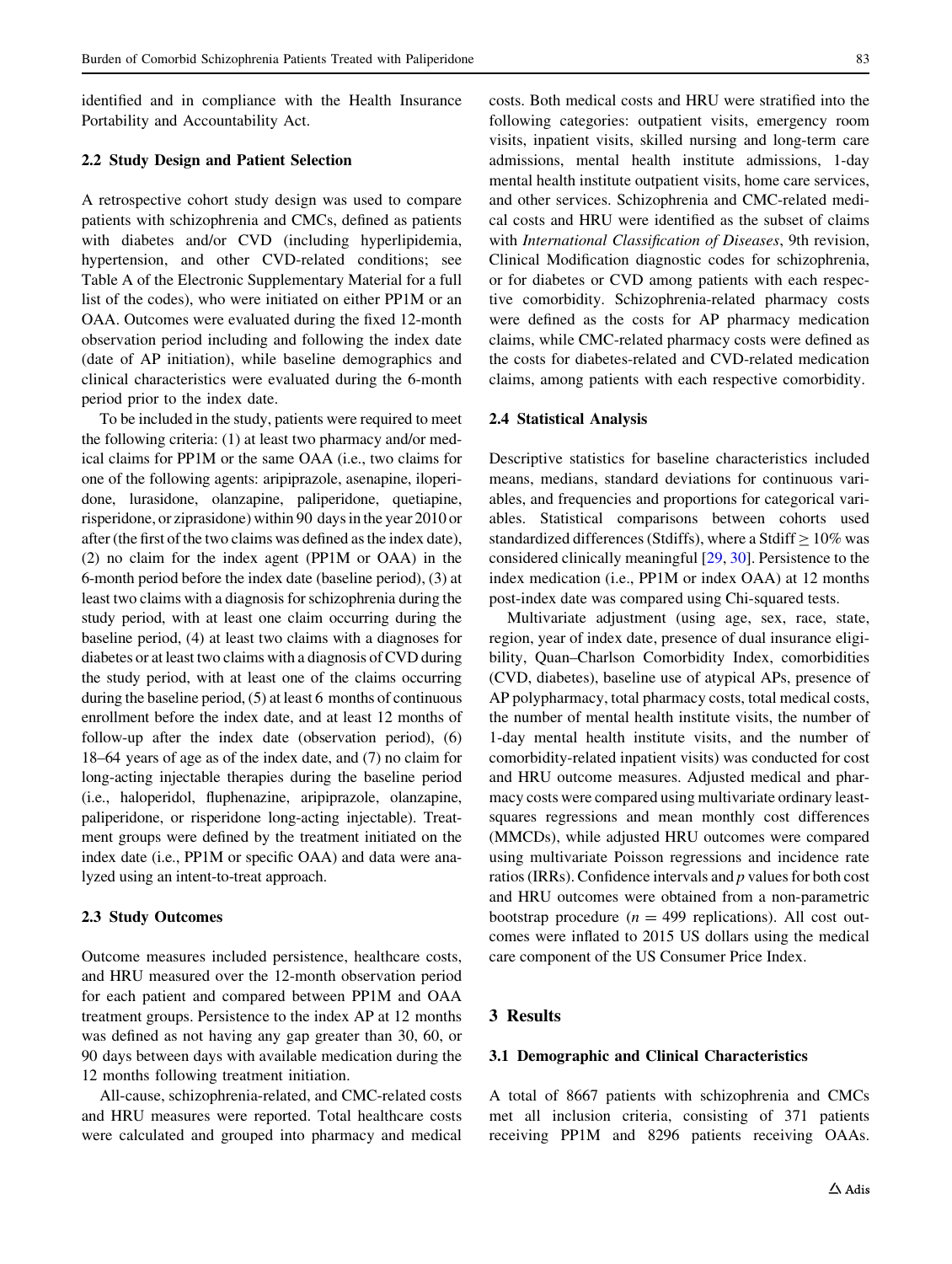Among patients receiving OAAs, the most common index agent was risperidone (22.3%), followed by quetiapine (22.0%), aripiprazole  $(16.5\%)$ , olanzapine  $(14.6\%)$ , ziprasidone (9.3%), paliperidone (6.5%), lurasidone (3.7%), asenapine (3.1%), and iloperidone (2.1%). Patients taking PP1M were significantly younger (mean age: 45.0 vs. 47.5 years, Stdiff  $= 24\%$ ), had a lower Quan–Charlson comorbidity index (mean: 1.0 vs. 1.4, Stdiff  $= 27\%$ ), and had lower all-cause baseline healthcare costs (mean: US \$2617 vs. US \$3160, Stdiff =  $11.4\%$ ) than patients taking OAA. The percentage of patients with diabetes and CVD medication use was similar across patients taking PP1M (diabetes: 39.9%; CVD: 88.7%) and patients taking OAAs [diabetes:  $41.7\%$  (Stdiff = 3.6%); CVD: 88.9% (Stdiff  $= 0.7\%$ ; Table [1](#page-4-0).

## 3.2 Persistence

Figure [1](#page-5-0) describes the treatment patterns observed across the PP1M and OAA cohorts during the 12-month observation period. A higher proportion of patients taking PP1M were persistent to the index treatment at 12 month postindex date compared with patients taking OAAs when definitions of no gap  $\geq 60$  days (34 vs. 27%,  $p = 0.001$ ) or no gap  $\geq 90$  days (40 vs. 33%,  $p = 0.006$ ) were used (Fig. [1](#page-5-0)). However, there was no significant difference in persistence to the index treatment at 12 months post-index date in patients taking PP1M and OAAs when no  $gap \ge 30$  days (21 vs. 18%,  $p = 0.154$ ) was used (Fig. [1\)](#page-5-0).

## 3.3 Healthcare Costs

Adjusted all-cause medical costs were significantly lower in patients taking PP1M vs. patients taking OAAs [MMCD = US  $$-369$  (95% confidence interval (CI)  $-545, -174$ ,  $p = 0.004$ , and all-cause pharmacy costs were significantly higher  $[MMCD = US $279 (95\% CI)$ 213, 347),  $p < 0.001$ ], resulting in no significant difference in total costs [MMCD = US  $\text{\$} - 90$  (95% CI - 272, 114),  $p = 0.357$ ; Fig. [2](#page-5-0). All-cause medical cost-savings for patients taking PP1M vs. patients taking OAAs were driven by lower costs for inpatient visits [MMCD = US  $\text{\$} - 167$ (95% CI  $-286$ ,  $-12$ ),  $p = 0.028$ ), skilled nursing and long-term care admissions [MMCD = US  $\text{\$} - 86$  (95% CI  $-140, -19$ ,  $p = 0.008$ , and home care visits  $[MMCD = US $-145 (95\% CI -221, -54), p<0.001;$ Table [2](#page-6-0)].

Adjusted schizophrenia- and CMC-related medical costs were similar between the PP1M and OAA cohorts (Fig. [2](#page-5-0)). Of note, schizophrenia-related skilled nursing and longterm care costs were lower for patients taking PP1M compared with patients taking OAAs [MMCD = US  $$-36$  (95\% CI - 65, -3);  $p = 0.032$ , while schizophrenia-related outpatient and 1-day mental health costs were higher for patients taking PP1M [e.g., outpatient:  $MMCD = US $20 (95\% CI 3, 37); p = 0.016; Table 2].$  $MMCD = US $20 (95\% CI 3, 37); p = 0.016; Table 2].$  $MMCD = US $20 (95\% CI 3, 37); p = 0.016; Table 2].$ 

## 3.4 Healthcare Resource Utilization

Figure [3](#page-7-0) illustrates the adjusted HRU comparison between the PP1M and OAA cohorts during the 12-month follow-up period. Once-monthly paliperidone palmitate had significantly lower rates of all-cause skilled nursing and longterm care admissions  $IIRR = 0.57 (95\% \text{ CI } 0.35, 0.85);$  $p = 0.004$ ] and home care services [IRR = 0.71 (95% CI 0.51, 0.95);  $p = 0.032$ , while 1-day mental health institute visit rates were higher  $[IRR = 1.19 (95\% CI 1.07, 1.30);$  $p<0.001$ ; Fig. [3](#page-7-0)] compared with patients taking OAAs. Compared with patients taking OAAs, patients taking PP1M had more schizophrenia-related outpatient visits [IRR = 1.44 (95% CI 1.23, 1.67);  $p < 0.001$ ] and similar rates of all-cause  $[IRR = 0.89 (95\% CI 0.72, 1.08);$  $p = 0.156$ ] and schizophrenia-related [IRR = 1.07 (95%) CI 0.8[3](#page-7-0), 1.34);  $p = 0.658$ ] inpatient visits (Fig. 3). For CMC-related HRU, PP1M patients had fewer CMC-related inpatient admissions  $IIRR = 0.73$  (95% CI 0.58, 0.89);  $p<0.001$ ] with shorter cumulative length of stays [IRR = 0.72 (95% CI 0.52, 0.96);  $p = 0.020$ ], and fewer CMC-related skilled nursing and long-term care admissions [IRR =  $0.56$  (95% CI 0.29, 0.92);  $p = 0.016$ ] vs. patients taking OAAs (Fig. [3](#page-7-0)).

# 4 Discussion

This retrospective study assessed the baseline characteristics, treatment patterns, costs, and HRU of patients with schizophrenia and CMCs initiated on PP1M or OAAs. After following the patients over 1 year, we observed that a higher proportion of the PP1M cohort was persistent to their index treatment compared with the OAA cohort. Furthermore, there was no significant difference in total healthcare costs between both cohorts.

This study followed patients with schizophrenia and CMCs, where CMC was defined as having diabetes or CVD. While the definition for a CMC varies in the literature, this study defined a CMC based on a previous publication by Hansen et al., who defined a CMC as having a diagnosis of hypertension, hyperlipidemia, or diabetes [\[22](#page-9-0)]. This study slightly expanded on the Hansen et al. definition to include additional CVD conditions, to encompass both patients with risk factors of CVD and patients with specific cardiovascular conditions (e.g., coronary artery disease, congestive heart failure, cardiac arrest). Obesity was excluded from this definition owing to the difficulty in accurately identifying obesity through claims records, as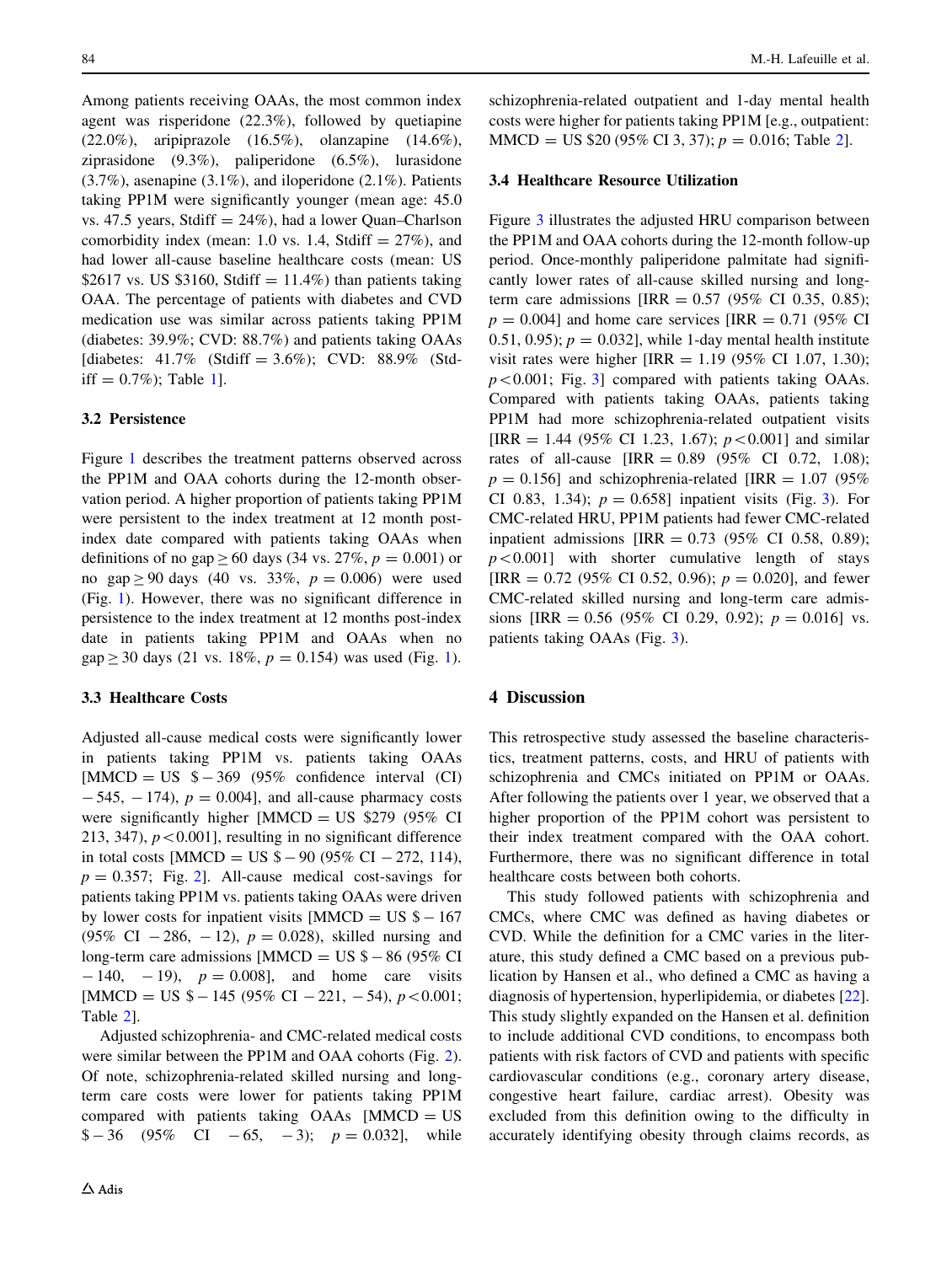<span id="page-4-0"></span>Table 1 Characteristics of patients with schizophrenia with cardiometabolic comorbidities in the 6-month pre-index period

| Characteristics                                                  | PP1M<br>$(n = 371)$    | <b>OAA</b><br>$(n = 8296)$ | Std diff $(\%)$ |
|------------------------------------------------------------------|------------------------|----------------------------|-----------------|
| Age (years), mean $\pm$ SD (median)                              | $45.0 \pm 10.7$ (46.5) | $47.5 \pm 10.5$ (49.4)     | $24.1*$         |
| Female, $n$ (%)                                                  | 167(45.0)              | 4228 (51.0)                | $11.9*$         |
| Race, $n$ (%)                                                    |                        |                            |                 |
| White                                                            | 166(44.7)              | 4634 (55.9)                | 22.4*           |
| <b>Black</b>                                                     | 166(44.7)              | 2794 (33.7)                | 22.8*           |
| Hispanic                                                         | 0(0.0)                 | 41 $(0.5)$                 | $10.0*$         |
| Other                                                            | 26(7.0)                | 513 (6.2)                  | 3.3             |
| Unknown                                                          | 13(3.5)                | 314 (3.8)                  | 1.5             |
| State, $n$ (%)                                                   |                        |                            |                 |
| Iowa                                                             | 7(1.9)                 | 258(3.1)                   | 7.8             |
| Kansas                                                           | 27(7.3)                | 659 (7.9)                  | 2.5             |
| Mississippi                                                      | 31(8.4)                | 746 (9.0)                  | 2.3             |
| Missouri                                                         | 214 (57.7)             | 3925 (47.3)                | $20.9*$         |
| New Jersey                                                       | 72 (19.4)              | 2241 (27.0)                | $18.1*$         |
| Wisconsin                                                        | 20(5.4)                | 467(5.6)                   | 1.0             |
| Region, $n$ (%)                                                  |                        |                            |                 |
| Urban                                                            | 200 (53.9)             | 4902 (59.1)                | $10.5*$         |
| Suburban                                                         | 91 (24.5)              | 2009 (24.2)                | 0.7             |
| Rural                                                            | 80 (21.6)              | 1385 (16.7)                | $12.4*$         |
| Year of index date, $n$ (%)                                      |                        |                            |                 |
| 2010                                                             | 151 (40.7)             | 4161 (50.2)                | $19.1*$         |
| 2011                                                             | 92 (24.8)              | 2077 (25.0)                | 0.6             |
| 2012                                                             | 66 (17.8)              | 1192 (14.4)                | 9.3             |
| 2013                                                             | 41(11.1)               | 690(8.3)                   | 9.3             |
| 2014                                                             | 21(5.7)                | 176(2.1)                   | 18.4*           |
| Quan-CCI, mean $\pm$ SD (median)                                 | $1.0 \pm 1.2$ (1.0)    | $1.4 \pm 1.7$ (1.0)        | $27.1*$         |
| Number of unique mental health diagnoses, mean $\pm$ SD (median) | $7.5 \pm 6.8$ (6.0)    | $8.2 \pm 7.8$ (6.0)        | 9.4             |
| AP use, $n$ (%)                                                  | 244 (65.8)             | 4433 (53.4)                | $25.3*$         |
| Diabetes mellitus, $n$ (%)                                       | 148 (39.9)             | 3456 (41.7)                | 3.6             |
| CVD, $n$ $(\%)$                                                  | 329 (88.7)             | 7376 (88.9)                | 0.7             |
| All-cause resource utilization ( $\geq 1$ visit), <i>n</i> (%)   |                        |                            |                 |
| Outpatient visits                                                | 355 (95.7)             | 7812 (94.2)                | 6.9             |
| Emergency room visits                                            | 177(47.7)              | 4046 (48.8)                | 2.1             |
| Inpatient visits                                                 | 191 (51.5)             | 4536 (54.7)                | 6.4             |
| Skilled nursing and long-term care admissions                    | 14(3.8)                | 693 (8.4)                  | $19.3*$         |
| Mental health institute admissions                               | 227 (61.2)             | 3607 (43.5)                | $36.0*$         |
| One-day mental health institute visits                           | 260 (70.1)             | 4787 (57.7)                | $26.0*$         |
| Home care services                                               | 161(43.4)              | 3698 (44.6)                | 2.4             |
| Other services                                                   | 97(26.1)               | 2536 (30.6)                | 9.8             |
| All-cause monthly cost (\$US 2015), mean $\pm$ SD (median)       |                        |                            |                 |
| Pharmacy and medical costs                                       | $2617 \pm 3669$ (1507) | $3160 \pm 5683$ (1568)     | $11.4*$         |
| Pharmacy costs                                                   | $418 \pm 721$ (46)     | $373 \pm 730$ (46)         | 6.2             |
| Medical costs                                                    | $2199 \pm 3523$ (1114) | $2787 \pm 5560$ (1259)     | $12.6*$         |

AP antipsychotic, CVD cardiovascular disease, OAA oral atypical antipsychotic, PP1M once-monthly paliperidone palmitate, Quan-CCI Quan-Charlson Comorbidity Index, SD standard deviation, Std diff standardized difference

\*Indicates the standardized difference between cohorts was  $\geq 10\%$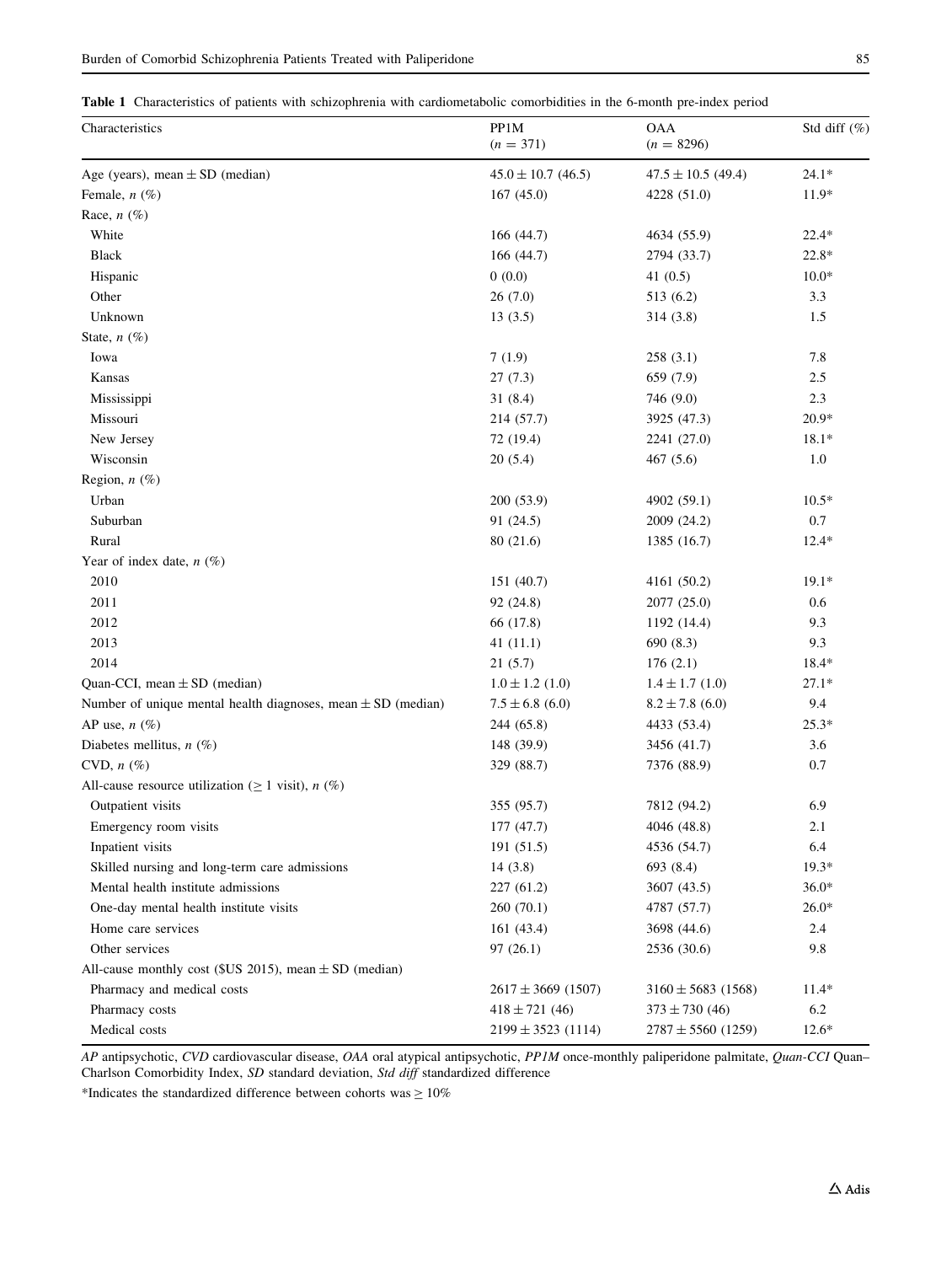<span id="page-5-0"></span>

Fig. 1 Index antipsychotic (AP) treatment persistence in patients with schizophrenia with cardiometabolic comorbidities, evaluated during the 12-month follow-up. OAA oral atypical antipsychotic,  $PPIM$  once-monthly paliperidone palmitate.  $*$  indicates the p value was $\&0.05$  (vs. OAA). <sup>a</sup> Persistence was defined as not having any gap greater than 30, 60, or 90 days between AP refills during the 12 months following treatment initiation

diagnostic codes for obesity are often underreported. Nevertheless, it should be noted that given the conditions that were included in the CMC definition, a high proportion of the study population would be expected to have obesity.

In patients with schizophrenia and CMCs, the 12-month total all-cause cost (pharmacy and medical) was similar between patients initiated on PP1M and OAAs. This was despite the higher pharmacy costs for patients taking PP1M, which were offset by the significant all-cause medical cost savings. Given that these pharmacy costs do not reflect rebates on branded pharmaceutical products in Medicaid or additional manufacturer discounts, pharmacy costs (and therefore total costs) may be overestimated, particularly for patients initiated on PP1M [\[31](#page-9-0)].

In the PP1M cohort, all-cause medical cost savings were significantly lower, specifically for services provided in inpatient/long-term care settings as well as in the home (i.e., home care visits), while costs were significantly higher for appropriate short-term schizophrenia-related services (1-day mental health institute outpatient visits). Similar trends were observed in the HRU results; with the exception that similar rates of all-cause but lower rates of CMC-related inpatient visits were found in patients taking PP1M, relative to OAAs. These results seem to indicate that long-term or unplanned inpatient visits occurred less in the PP1M population compared with the OAA population, while planned outpatient visits occurred more in the PP1M population. The cost profile further highlights that PP1M use may lead to a higher utilization of outpatient services and fewer costly inpatient services. This opportunity for a shift in costs to more appropriate and less expensive ambulatory settings may be an important driver in reducing the high economic and humanistic burden of patients with schizophrenia [[10\]](#page-8-0). This is particularly relevant in a population with CMCs, as it has been reported that total healthcare costs increase by 8.3% (25.9% pharmacy and 6.8% medical) for each additional CMC [\[14](#page-8-0)]. We observed no difference in terms of CMC-related costs, which

| Outcome                                       | Comparison                                        | Adjusted MMCD <sup>a</sup> (95% CI) <sup>b</sup> , 2015 SUS; P-value <sup>b</sup> |
|-----------------------------------------------|---------------------------------------------------|-----------------------------------------------------------------------------------|
|                                               | All-cause                                         | $-90$ ( $-272$ , 114); 0.357                                                      |
| <b>Total pharmacy</b><br>and medical<br>costs | Schizophrenia-related <sup>c</sup>                | $341(204, 484)$ ; < 001*                                                          |
|                                               | $CMC$ -related $c$                                | $-23$ $(-80, 35)$ ; 0.505                                                         |
|                                               | All-cause                                         | $279(213, 347)$ ; <.001*                                                          |
|                                               | Pharmacy costs Schizophrenia-related <sup>c</sup> | $327(261, 393)$ ; < 001*                                                          |
|                                               | $CMC$ -related $c$                                | $-8(-16, 0)$ ; 0.056                                                              |
|                                               | All-cause                                         | $-369$ $(-545, -174)$ ; 0.004*                                                    |
| <b>Medical costs</b>                          | Schizophrenia-related <sup>c</sup>                | $14(-104, 141)$ ; 0.866                                                           |
|                                               | $CMC$ -related $c$                                | $-15$ ( $-70$ , $41$ ); 0.649                                                     |
|                                               | $-600$<br>$-400$<br>$-200$<br>$\mathbf{0}$        | 600<br>200<br>400                                                                 |

**Lower mean cost for PP1M Higher mean cost for PP1M**

Fig. 2 Adjusted mean monthly cost differences in patients with schizophrenia with cardiometabolic comorbidities (CMCs) during the 12-month follow-up. CI confidence interval, MMCD mean monthly  $cost$  difference,  $PPIM$  once-monthly paliperidone palmitate. Outcomes were assessed using multivariable linear regression models adjusted for: age, sex, race, state, region, year of index date, presence of dual insurance eligibility, Charlson Comorbidity Index, comorbidities (cardiovascular disease, diabetes), baseline use of atypical antipsychotics, presence of antipsychotic polypharmacy, total pharmacy costs, total medical costs, the number of mental health institute visits, the number of 1-day mental health institute visits, and the number of comorbidity-related inpatient visits. <sup>b</sup> Ninety-five percent CI and p-values were generated using a non-parametric bootstrap procedure ( $n = 499$  samples). <sup>c</sup> Schizophrenia- and CMC-related medical costs were identified using International Classification of Diseases, 9th revision diagnosis codes that corresponded with the selected comorbidities. Schizophrenia- and CMC-related pharmacy costs correspond to costs related to pharmacy claims for antipsychotics (schizophrenia related) or cardiovascular disease and diabetes medications (CMC related; among patients with each respective comorbidity). \* indicates the p value was $<0.05$  (vs. oral atypical antipsychotics)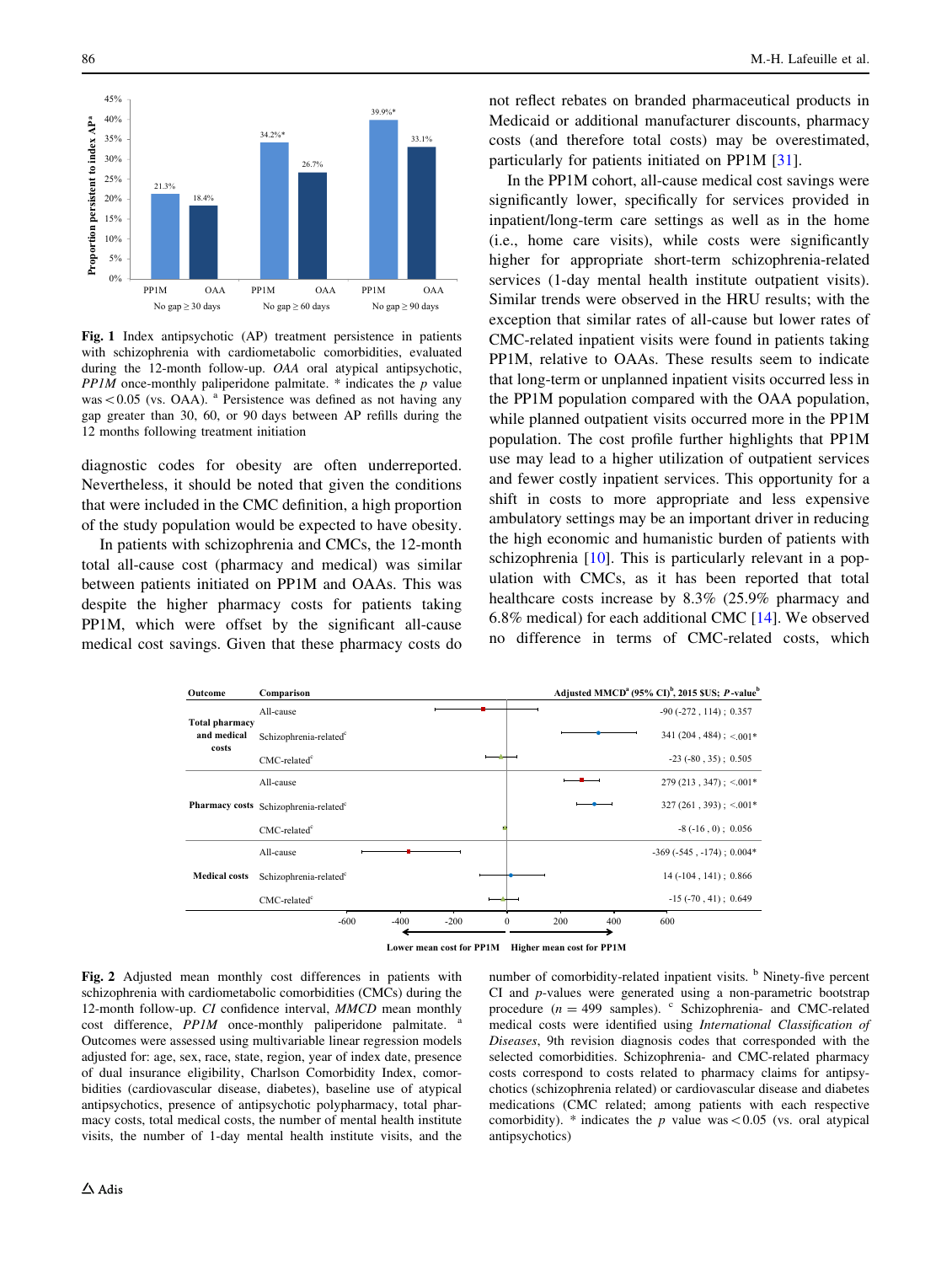<span id="page-6-0"></span>

| <b>SUS 2015</b>                                 | All-cause       |                         |            |                | Schizophrenia related |                | CMC related          |                      |            |
|-------------------------------------------------|-----------------|-------------------------|------------|----------------|-----------------------|----------------|----------------------|----------------------|------------|
|                                                 | MMC             | $(95%$ CI) <sup>a</sup> | p value    | MMCD           | (95% CI) <sup>a</sup> | <i>p</i> value | MMCD                 | $(95% \text{ Cl})^4$ | p value    |
| Total pharmacy and medical costs                | $\frac{8}{1}$   | $(-272, 114)$           | 0.357      | 341            | (204, 484)            | $0.001*$       | 23<br>$\overline{1}$ | $(-80, 35)$          | 0.505      |
| Pharmacy costs                                  | 279             | (213, 347)              | $< 0.001*$ | 327            | (261, 393)            | $0.001*$       | $\frac{8}{1}$        | $(-16, 0)$           | 0.056      |
| Medical costs                                   | $-369$          | $(-545, -174)$          | $0.004*$   | ⋣              | $(-104, 141)$         | 0.866          |                      | $(-70, 41)$          | 0.649      |
| Outpatient visits                               |                 | $(-30, 36)$             | 0.966      | $\approx$      | (3, 37)               | $0.016*$       | Ï                    | $(-12, 8)$           | 0.621      |
| Emergency room visits                           | م               | $(-16, -1)$             | $0.032*$   | $\overline{1}$ | $(-1, 0)$             | $0.032*$       |                      | $(-2, 2)$            | 0.469      |
| Inpatient visits                                | $-167$          | $(-286, -12)$           | $0.028*$   | $\approx$      | $(-105, 93)$          | 0.709          |                      | $(-35, 56)$          | 0.734      |
| Skilled nursing and long-term care admissions   | $-86$           | $(-140, -19)$           | $0.008*$   | 36             | $(-65, -3)$           | $0.032*$       | $-13$                | $(-37, 15)$          | 0.301      |
| Mental health institute admissions              | 5               | $(-41, 68)$             | 0.629      | 23             | $(-33, 77)$           | 0.433          | $\overline{1}$       | $(-1, 0)$            | $< 0.001*$ |
| 1-day mental health institute outpatient visits | $\mathcal{S}^2$ | (6, 48)                 | $0.004*$   | 33             | (12, 54)              | $0.004*$       |                      | (0, 0)               | 0.064      |
| Home care                                       | $-145$          | $(-221, -54)$           | $-0.001*$  | Ï              | $(-27, 24)$           | 0.746          |                      | $(-29, 20)$          | 0.593      |
| Other                                           | $\frac{1}{1}$   | $(-35, 26)$             | 0.629      | ر<br>ا         | $(-10, 7)$            | 0.401          |                      | $(-2, 4)$            | 0.798      |

Index, comorbidities (cardiovascular disease, diabetes), baseline use of atypical antipsychotics, presence of antipsychotic polypharmacy, total pharmacy costs, total medical costs, the number of<br>mental health-institute vis Index, comorbidities (cardiovascular disease, diabetes), baseline use of atypical antipsychotics, presence of antipsychotic polypharmacy, total pharmacy costs, total medical costs, the number of mental health-institute visits, the number of 1-day mental health-institute visits, and the number of comorbidity-related inpatient visits

CI confidence interval, MMCD mean monthly cost difference CI confidence interval, MMCD mean monthly cost difference

\*Indicates the p value was \*Indicates the  $p$  value was < 0.05 "95% CI and p values were generated using a non-parametric bootstrap procedure  $(n = 499 \text{ samples})$ p values were generated using a non-parametric bootstrap procedure  $(n = 499 \text{ samples})$  $^{a}95%$  CI and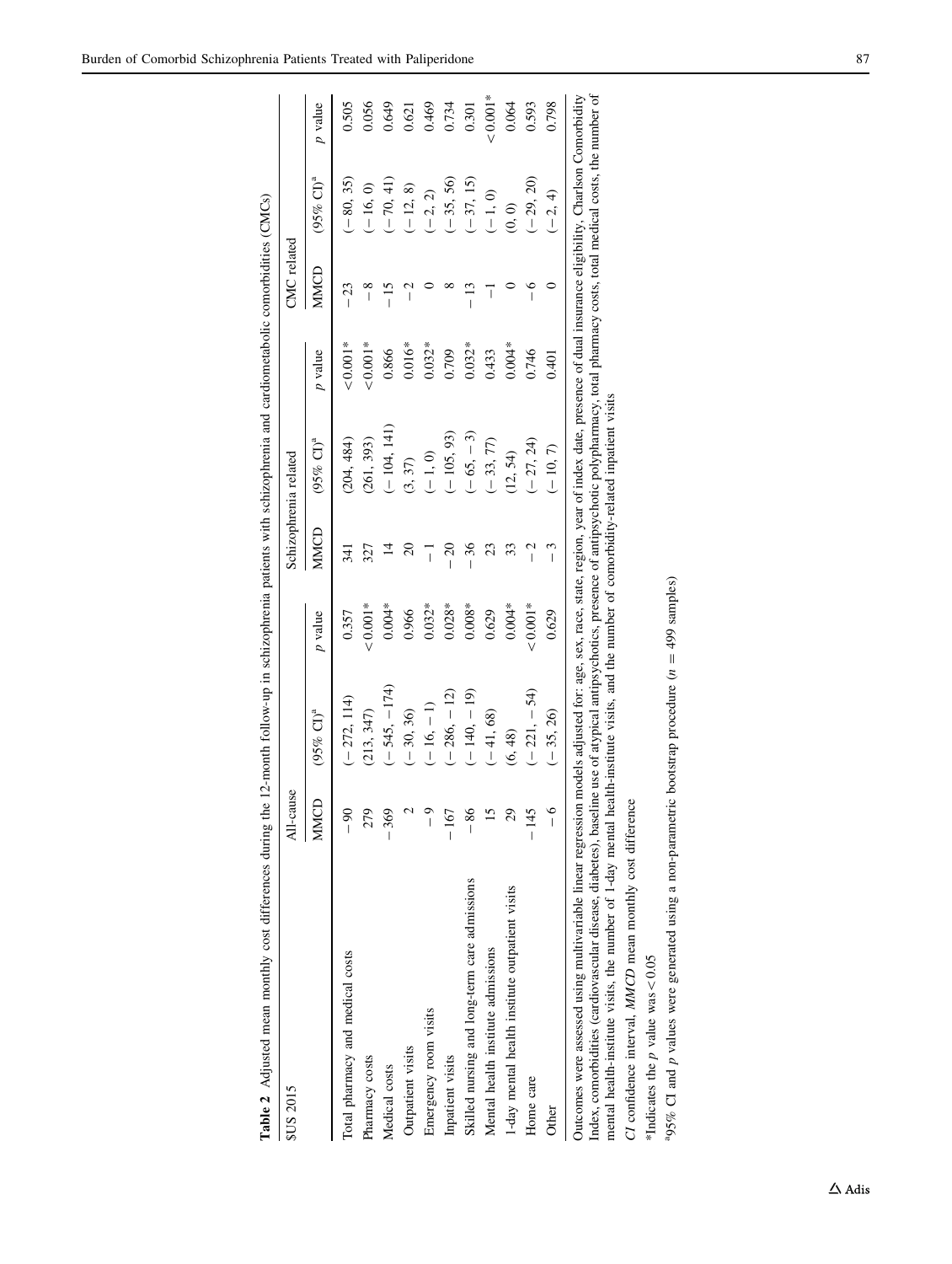<span id="page-7-0"></span>

| Outcome                               | Comparison                               |                                 | Adjusted IRR <sup>a</sup> (95% CI) <sup>b</sup> ; <i>P</i> -value <sup>b</sup> |
|---------------------------------------|------------------------------------------|---------------------------------|--------------------------------------------------------------------------------|
| <b>Outpatient visits</b>              | All-cause                                |                                 | 0.98(0.86, 1.11); 0.6653                                                       |
|                                       | Schizophrenia-related                    |                                 | $1.44(1.23, 1.67); \le 0.001*$                                                 |
|                                       | CMC-related                              |                                 | 0.98(0.88, 1.09); 0.7776                                                       |
| <b>Emergency room</b><br>visits       | All-cause                                |                                 | 0.80(0.56, 1.10); 0.1683                                                       |
|                                       | Schizophrenia-related                    |                                 | 0.73(0.49, 1.02); 0.0762                                                       |
|                                       | CMC-related                              |                                 | 0.96(0.60, 1.52); 0.7615                                                       |
|                                       | All-cause                                |                                 | 0.89(0.72, 1.08); 0.1563                                                       |
| <b>Inpatient visits</b>               | Schizophrenia-related                    |                                 | 1.07(0.83, 1.34); 0.6573                                                       |
|                                       | CMC-related                              |                                 | $0.73(0.58, 0.89); < 0.001*$                                                   |
| Skilled nursing and                   | All-cause                                |                                 | $0.57(0.35, 0.85); 0.0040*$                                                    |
| long-term care                        | Schizophrenia-related                    |                                 | 0.73(0.39, 1.18); 0.2244                                                       |
| admissions                            | CMC-related                              |                                 | $0.56(0.29, 0.92); 0.0160*$                                                    |
|                                       | All-cause                                | $\overline{\phantom{a}}$        | 1.12(0.99, 1.27); 0.0681                                                       |
| <b>Mental institute</b><br>admissions | Schizophrenia-related                    |                                 | $1.17(1.01, 1.34); 0.0361*$                                                    |
|                                       | CMC-related                              |                                 |                                                                                |
|                                       | All-cause                                |                                 | $1.19(1.07, 1.30)$ ; <.0001*                                                   |
| 1-day mental<br>institute admissions  | Schizophrenia-related                    |                                 | $1.34(1.18, 1.49)$ ; <0001*                                                    |
|                                       | CMC-related                              |                                 |                                                                                |
|                                       | All-cause                                |                                 | $0.71(0.51, 0.95); 0.0321*$                                                    |
|                                       | Home care services Schizophrenia-related |                                 | 0.96(0.52, 1.42); 0.7495                                                       |
|                                       | CMC-related                              |                                 | 1.00(0.56, 1.57); 0.9379                                                       |
| <b>Other services</b>                 | All-cause                                |                                 | $1.04(0.76, 1.35)$ ; 0.8858                                                    |
|                                       | Schizophrenia-related                    |                                 | 0.74(0.33, 1.34); 0.3447                                                       |
|                                       | CMC-related                              |                                 | 1.05(0.56, 1.67); 0.9299                                                       |
|                                       | 0.0<br>0.3<br>0.5<br>0.8<br>1.0          | 1.3<br>1.5<br>1.8<br>2.0<br>2.3 | 2.5                                                                            |

**Lower incidence for PP1M Higher incidence for PP1M**

Fig. 3 Adjusted healthcare resource utilization in patients with schizophrenia with cardiometabolic comorbidities (CMCs) during the 12-month follow-up. CI confidence interval, IRR incidence rate ratio, PP1M once-monthly paliperidone palmitate. <sup>a</sup> Outcomes were assessed using multivariable Poisson regression models adjusted for: age, sex, race, state, region, year of index date, presence of dual insurance eligibility, Charlson Comorbidity Index, comorbidities

suggests that the use of PP1M vs. OAAs did not affect the administration of CMC-related health services. However, this may be related to the poor quality of care and access to medical services among patients with serious mental illness [\[32–34](#page-9-0)], which is unrelated to medication adherence and instead reflective of the isolation of behavioral health services from other forms of healthcare delivery.

This study has several limitations. The CMC population consists of a mix of patients with several conditions and represents a heterogeneous group, indicating that these results may not be consistent with other populations who may have a different distribution of these disorders. In addition, persistence to OAAs might be overestimated. In (cardiovascular disease, diabetes), baseline use of atypical antipsychotics, presence of antipsychotic polypharmacy, total pharmacy costs, total medical costs, the number of mental health institute visits, the number of 1-day mental health institute visits, and the number of comorbidity-related inpatient visits. <sup>b</sup> Ninety-five percent CI and p values were generated using a non-parametric bootstrap procedure  $(n = 499$  samples). \* indicates the p value was < 0.05

fact, as opposed to PP1M, which is administered in a clinical setting, patient claims for OAAs do not mean the medication was subsequently taken. Precise reasons for treatment discontinuation or switching are also not available in claims data, but warrant future investigation in this population to better understand the treatment patterns observed. Additionally, the Medicaid data came from six states, and the patient population may not be representative of other Medicaid states or the general US population. The claims databases used may contain inaccuracies or omissions in diagnoses and other variables, although this is not expected to be differential between cohorts. Moreover, there may be specific initiatives within some states to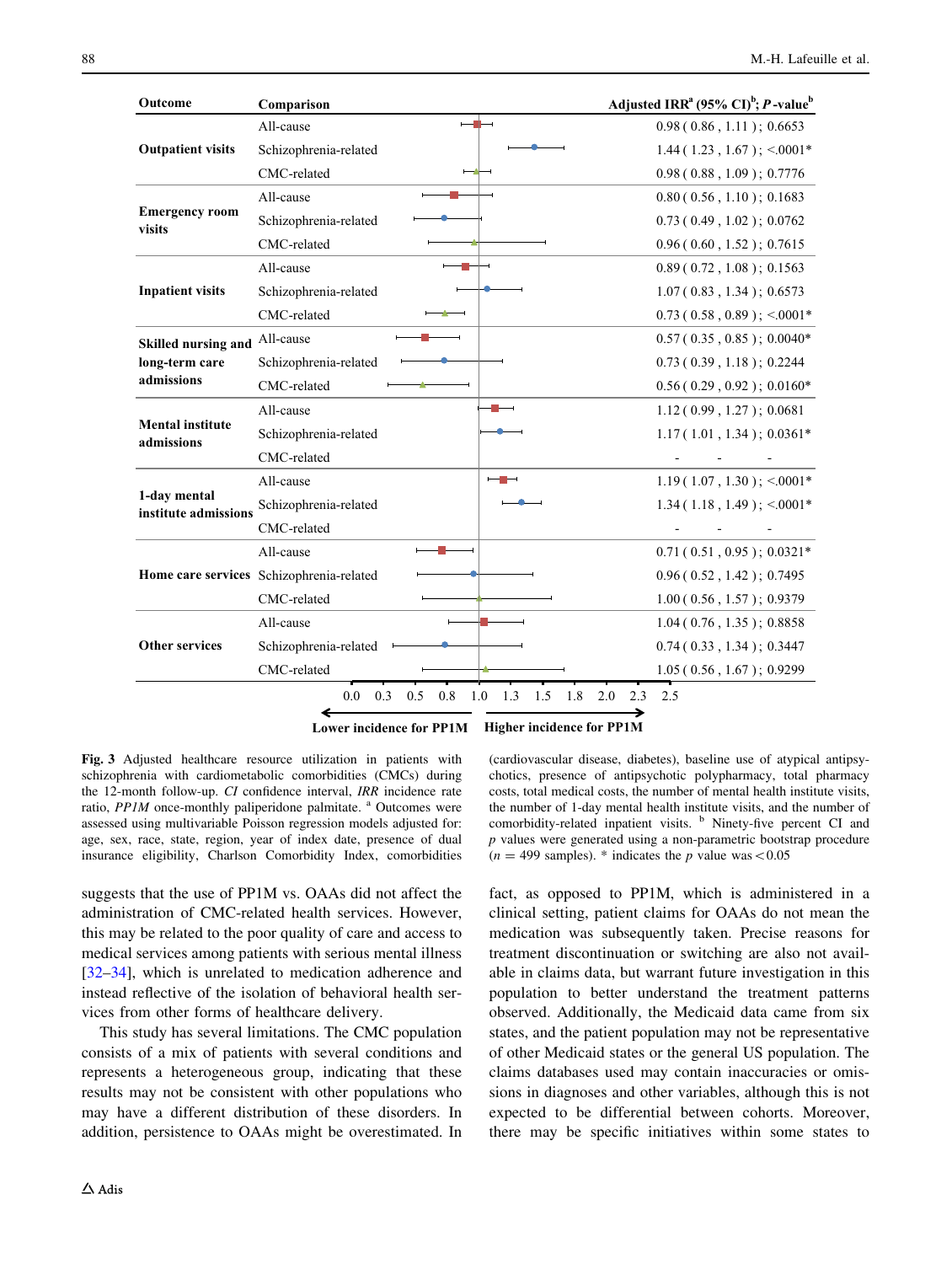<span id="page-8-0"></span>increase the integration of behavioral health and physical health services, and the effects of such initiatives may not be identifiable through claims and could bias the study results towards the null. Furthermore, as with all retrospective administrative claims data, the study results may be subject to residual confounding because of unmeasured confounders. Nevertheless, with appropriate use of methods to control confounding, health insurance claims data remain a valuable source of information because they contain a large sample of patients' characteristics and outcomes in a real-world setting.

# 5 Conclusions

Among Medicaid beneficiaries with schizophrenia and CMCs, those who initiated PP1M were more likely to be persistent to their index AP medication after 12 months when compared with patients initiated on an OAA. Patients taking PP1M also had lower all-cause medical costs, which fully offset the higher pharmacy costs compared with OAAs, resulting in no significant difference in total healthcare costs over 12 months. These cost differences can be attributable to the lower rates of CMC-related inpatient visits and long-term care services in patients initiated on PP1M compared with patients initiated on OAAs. This study suggests a real-world economic benefit of PP1M among the highly prevalent subpopulation of patients with schizophrenia who have coexisting CMCs. Future studies are warranted to build on the limited literature describing the relationship between PP1M and OAAs in patients with schizophrenia and CMCs.

Authors Contributions All authors contributed to the conception and design of the current study. Analyses were carried out by M-HL, ST, RK, and PL. All authors were involved in interpreting the findings and drafting the manuscript, and all approve the final version.

#### Compliance with Ethical Standards

Funding This study was funded by Janssen Scientific Affairs, LLC.

Conflict of interest Marie-Hélène Lafeuille, Sean Tiggelaar, Rhiannon Kamstra, and Patrick Lefebvre are employees of Analysis Group, Inc., a consulting company that has received research grants from Janssen Scientific Affairs, LLC, to conduct this study. Kruti Joshi, Neeta Tandon, Yong Yue, and Edward Kim are employees of Janssen Scientific Affairs, LLC.

Open Access This article is distributed under the terms of the Creative Commons Attribution-NonCommercial 4.0 International License (http://creativecommons.org/licenses/by-nc/4.0/), which permits any noncommercial use, distribution, and reproduction in any medium, provided you give appropriate credit to the original author(s) and the source, provide a link to the Creative Commons license, and indicate if changes were made.

## References

- 1. Simeone JC, Ward AJ, Rotella P, Collins J, Windisch R. An evaluation of variation in published estimates of schizophrenia prevalence from 1990–2013: a systematic literature review. BMC Psychiatry. 2015;15(1):193.
- 2. Colton CW, Manderscheid RW. Congruencies in increased mortality rates, years of potential life lost, and causes of death among public mental health clients in eight states. Prev Chronic Dis. 2006;3(2):A42.
- 3. Bushe CJ, Taylor M, Haukka J. Mortality in schizophrenia: a measurable clinical endpoint. J Psychopharmacol. 2010;24(4 Suppl.):17–25. [https://doi.org/10.1177/1359786810382468.](http://dx.doi.org/10.1177/1359786810382468)
- 4. Lambert TJ, Velakoulis D, Pantelis C. Medical comorbidity in schizophrenia. Med J Aust. 2003;178(Suppl):S67–70.
- 5. Bressington D, Mui J, Tse ML, Gray R, Cheung EF, Chien WT. Cardiometabolic health, prescribed antipsychotics and health-related quality of life in people with schizophrenia-spectrum disorders: a cross-sectional study. BMC Psychiatry. 2016;16(1):411. [https://doi.org/10.1186/s12888-016-1121-1.](http://dx.doi.org/10.1186/s12888-016-1121-1)
- 6. Correll CU, Robinson DG, Schooler NR, Brunette MF, Mueser KT, Rosenheck RA, et al. Cardiometabolic risk in patients with first-episode schizophrenia spectrum disorders: baseline results from the RAISE-ETP study. JAMA Psychiatry. 2014;71(12):1350–63. [https://doi.org/10.1001/jamapsychiatry.](http://dx.doi.org/10.1001/jamapsychiatry.2014.1314) [2014.1314.](http://dx.doi.org/10.1001/jamapsychiatry.2014.1314)
- 7. De Hert M, Vancampfort D, Correll CU, Mercken V, Peuskens J, Sweers K, et al. Guidelines for screening and monitoring of cardiometabolic risk in schizophrenia: systematic evaluation. Br J Psychiatry. 2011;199(2):99–105. [https://doi.org/10.1192/bjp.bp.](http://dx.doi.org/10.1192/bjp.bp.110.084665) [110.084665.](http://dx.doi.org/10.1192/bjp.bp.110.084665)
- 8. Fan Z, Wu Y, Shen J, Ji T, Zhan R. Schizophrenia and the risk of cardiovascular diseases: a meta-analysis of thirteen cohort studies. J Psychiatr Res. 2013;47(11):1549–56. [https://doi.org/10.](http://dx.doi.org/10.1016/j.jpsychires.2013.07.011) [1016/j.jpsychires.2013.07.011](http://dx.doi.org/10.1016/j.jpsychires.2013.07.011).
- 9. Mitchell AJ, Vancampfort D, Sweers K, van Winkel R, Yu W, De Hert M. Prevalence of metabolic syndrome and metabolic abnormalities in schizophrenia and related disorders: a systematic review and meta-analysis. Schizophr Bull. 2013;39(2):306–18. [https://doi.org/10.1093/schbul/sbr148](http://dx.doi.org/10.1093/schbul/sbr148).
- 10. Cloutier M, Aigbogun MS, Guerin A, Nitulescu R, Ramanakumar AV, Kamat SA, et al. The economic burden of schizophrenia in the United States in 2013. J Clin Psychiatry. 2016;77(6):764–71. [https://doi.org/10.4088/JCP.15m10278.](http://dx.doi.org/10.4088/JCP.15m10278)
- 11. Chwastiak LA, Rosenheck RA, McEvoy JP, Stroup TS, Swartz MS, Davis SM, et al. The impact of obesity on health care costs among persons with schizophrenia. Gen Hosp Psychiatry. 2009;31(1):1–7. [https://doi.org/10.1016/j.genhosppsych.2008.09.](http://dx.doi.org/10.1016/j.genhosppsych.2008.09.012) [012](http://dx.doi.org/10.1016/j.genhosppsych.2008.09.012).
- 12. Guo JJ, Keck PE, Li H, Patel NC. Treatment costs related to bipolar disorder and comorbid conditions among medicaid patients with bipolar disorder. Psychiatr Serv. 2007;58(8):1073–8. [https://doi.org/10.1176/ps.2007.58.8.1073.](http://dx.doi.org/10.1176/ps.2007.58.8.1073)
- 13. Jerrell JM, McIntyre RS, Tripathi A. Incidence and costs of cardiometabolic conditions in patients with schizophrenia treated with antipsychotic medications. Clin Schizophr Relat Psychoses. 2010;4(3):161–8. [https://doi.org/10.3371/CSRP.4.3.2.](http://dx.doi.org/10.3371/CSRP.4.3.2)
- 14. Correll CU, Ng-Mak DS, Stafkey-Mailey D, Farrelly E, Rajagopalan K, Loebel A. Cardiometabolic comorbidities, readmission, and costs in schizophrenia and bipolar disorder: a real-world analysis. Ann Gen Psychiatry. 2017;16:9. [https://doi.org/10.1186/](http://dx.doi.org/10.1186/s12991-017-0133-7) [s12991-017-0133-7](http://dx.doi.org/10.1186/s12991-017-0133-7).
- 15. Lieberman JA, Stroup TS, McEvoy JP, Swartz MS, Rosenheck RA, Perkins DO, et al. Effectiveness of antipsychotic drugs in